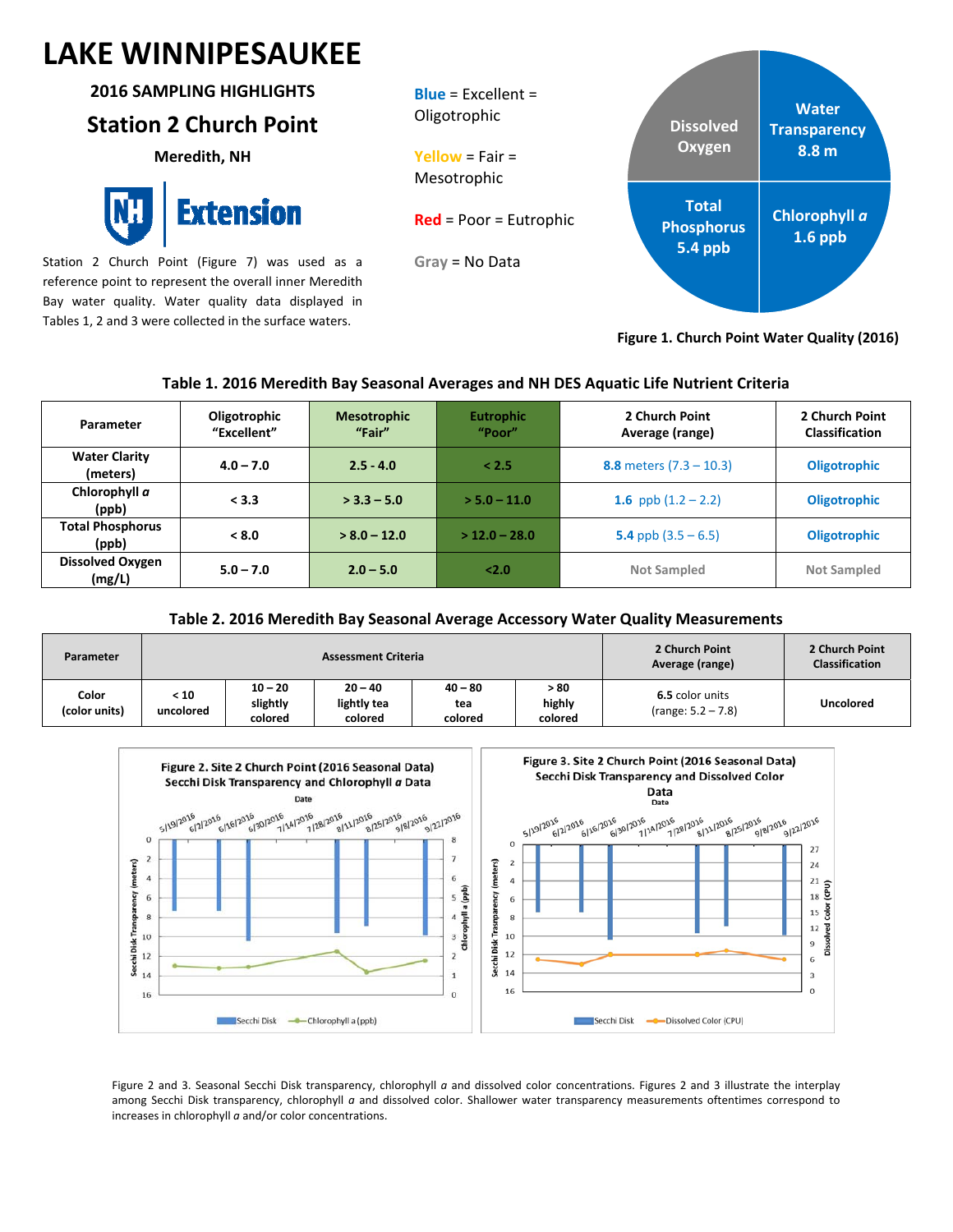#### **LONG‐TERM TRENDS**

**WATER CLARITY:** The Meredith Bay – Site 2 Church Point water clarity measurements, measured as Secchi Disk transparency, display <sup>a</sup> trend of increasing water clarity over the fifteen years of water quality monitoring between 2000 and 2016 (Figure 4).

**CHLOROPHYLL:** The Meredith Bay – Site 2 Church Point chlorophyll *<sup>a</sup>* concentrations, <sup>a</sup> measure of microscopic plant life within the lake, have oscillated among years but have been relatively stable over the fifteen years of water quality monitoring between 2000 and 2016 (Figure 4).

**TOTAL PHOSPHORUS:** Phosphorus is the nutrient most responsible for microscopic plant growth. The Meredith Bay – Site 2 Church Point total phosphorus measurements display <sup>a</sup> trend of decreasing total phosphorus concentrations between 2000 and 2016 (Figure 5).

**COLOR:** The Meredith Bay – Site 2 Church Point color data, the result of naturally occurring "tea" colored substances from the breakdown of soils and plant materials, have oscillated among years but have been relatively stable over the fifteen years of water quality monitoring between 2000 and 2016 (Figure 5).





| Table 3. Meredith Bay Seasonal Average Water Quality Inter-site Comparison (2016)                                                                          |                                 |                                  |                                 |  |  |  |
|------------------------------------------------------------------------------------------------------------------------------------------------------------|---------------------------------|----------------------------------|---------------------------------|--|--|--|
| <b>Site</b>                                                                                                                                                | Average (range)<br>Secchi Disk  | Average (range)<br>Chlorophyll a | Average (range)<br><b>Total</b> |  |  |  |
|                                                                                                                                                            | <b>Transparency</b><br>(meters) | (ppb)                            | <b>Phosphorus</b><br>(ppb)      |  |  |  |
| 1 Town Docks                                                                                                                                               | 7.0 (range: $6.5 - 7.8$ )       | 1.9 (range: $1.7 - 2.2$ )        | 5.5 (range: $4.3 - 7.0$ )       |  |  |  |
| 2 Church Point                                                                                                                                             | 8.8 (range: $7.3 - 10.3$ )      | 1.6 (range: $1.2 - 2.2$ )        | 5.4 (range: $3.5 - 6.5$ )       |  |  |  |
| 3 Grouse Point                                                                                                                                             | 8.9 (range: $7.0 - 11.5$ )      | 1.8 (range: $1.3 - 2.4$ )        | 4.5 (range: $3.6 - 5.3$ )       |  |  |  |
| * The Town Docks Secchi Disk Transparency measurements were collected with a black disk and are reported as conventional black/white Secchi Disk readings. |                                 |                                  |                                 |  |  |  |

Figures 4 and 5. Changes in the Lake Winnipesaukee – 2 Church Point water clarity (Secchi Disk depth), chlorophyll *<sup>a</sup>*, dissolved color and total phosphorus concentrations measured between 2000 and 2016. **These data illustrate the relationship among plant growth, water color and water clarity. Total phosphorus data are also displayed and are oftentimes correlated with the amount of plant growth.**

Figure 6. Meredith Bay inter‐site comparision among Sites 1 Town Docks, 2 Church Point and 3 Grouse Point. Both the Secchi Disk transparency and chlorophyll *<sup>a</sup>* measurements are displayed.



#### **Recommendations**

Implement Best Management Practices within the Meredith Bay watershed to minimize the adverse impacts of polluted runoff and erosion into Lake Winnipesaukee. Refer to "Landscaping at the Water's Edge: An Ecological Approach" and "New Hampshire Homeowner's Guide to Stormwater Management: Do‐It‐Yourself Stormwater Solutions for Your Home" for more information on how to reduce nutrient loading caused by overland run‐off.

- . http://extension.unh.edu/resources/files/Resource004159\_Rep5940.pdf
- $\bullet$ http://soaknh.org/wp‐content/uploads/2016/04/NH‐Homeowner‐Guide‐2016.pdf